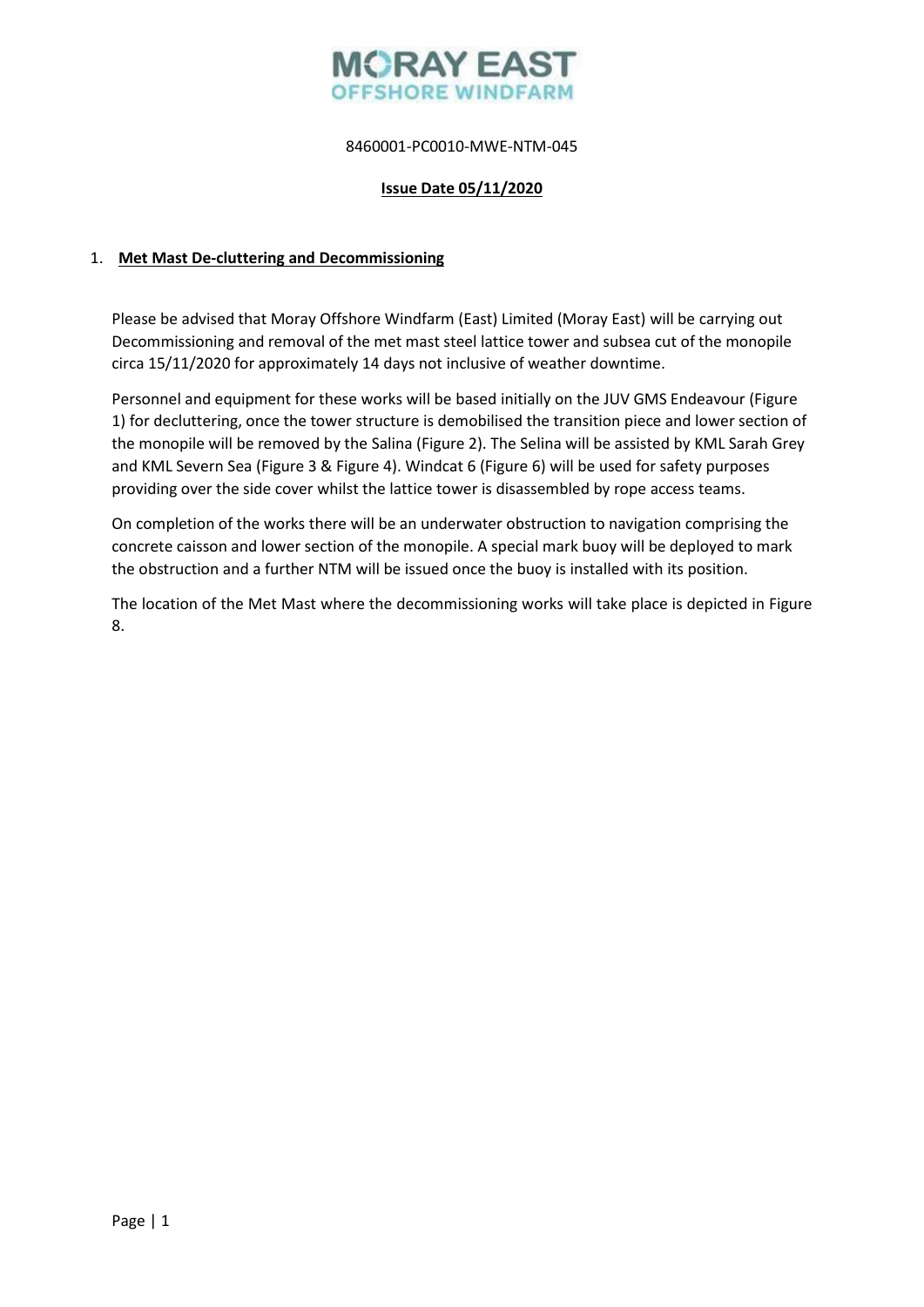

#### **Figure1. GMS Endeavour**

| <b>GMS Endeavour</b>                       |                                     |  |
|--------------------------------------------|-------------------------------------|--|
| <b>General Description and Dimensions:</b> |                                     |  |
|                                            | LOA: 84.1m, Beam: 36m, Draught 5.9m |  |
| <b>Call Sign:</b>                          | 3EUG6                               |  |
| <b>MMSI:</b>                               | 370582000                           |  |
| <b>On Board Contact:</b>                   | Master                              |  |
| <b>Offshore Manager / Party Chief:</b>     | N/A                                 |  |
| E-mail:                                    | endeavour.6102@fleet.gmsuae.com     |  |
| <b>Onshore Representative:</b>             | Carl Galfskiy                       |  |
|                                            |                                     |  |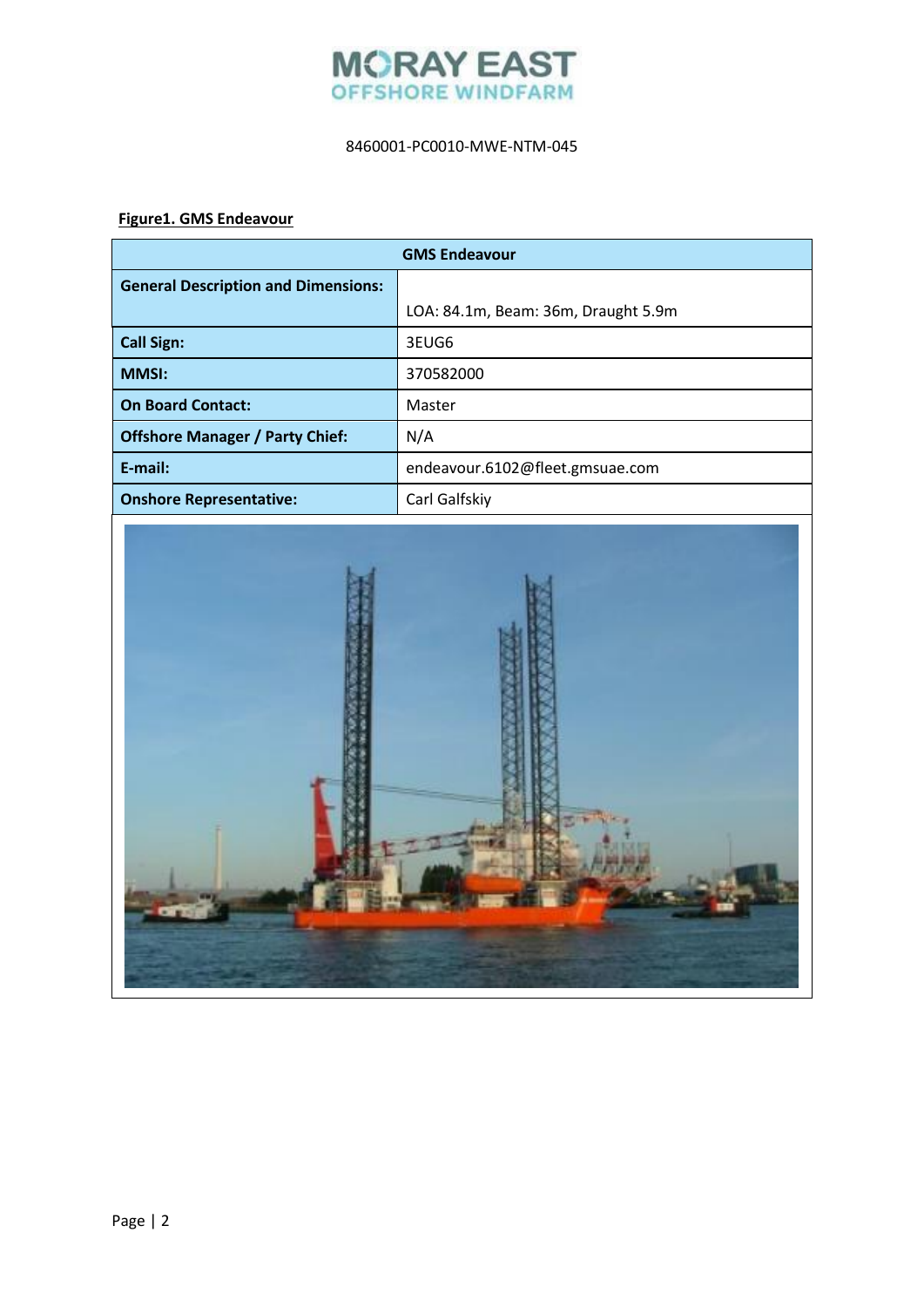

٦

# **Figure 2. Selina**

Г

| <b>General Description and Dimensions:</b> | Flat top barge                |
|--------------------------------------------|-------------------------------|
| <b>Call Sign:</b>                          | <b>SFNC</b>                   |
| <b>IMO/MMSI</b>                            | None. As it is not navigable. |
| <b>On Board Contact:</b>                   | Master                        |
| <b>Offshore Manager / Party Chief:</b>     | N/A                           |
| E-mail:                                    | selina@keynvormorlift.co.uk   |
| <b>Onshore Representative:</b>             | Carl Galfskiy                 |

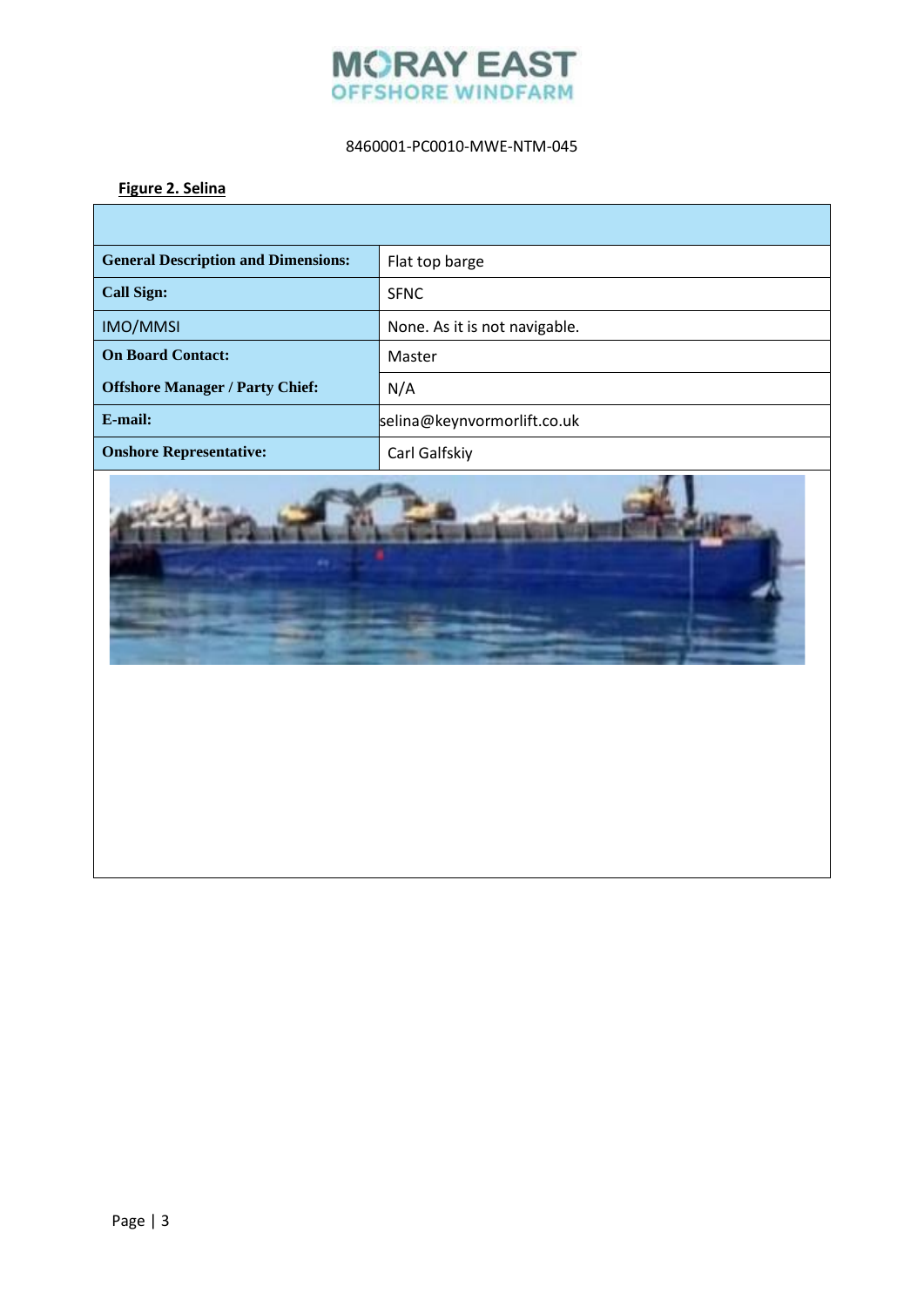

# **Figure 3. Severn Sea**

| <b>General Description and Dimensions:</b> | Multi purpose installation vessel |  |
|--------------------------------------------|-----------------------------------|--|
| <b>Call Sign:</b>                          | 2DCG5                             |  |
| <b>IMO/MMSI:</b>                           | 8652043/235077754                 |  |
| <b>On Board Contact:</b>                   | Master                            |  |
| <b>Offshore Manager / Party Chief:</b>     | N/A                               |  |
| E-mail:                                    | severnsea@keynvormorlift.co.uk    |  |
| <b>Onshore Representative:</b>             | Carl Galfskiy                     |  |

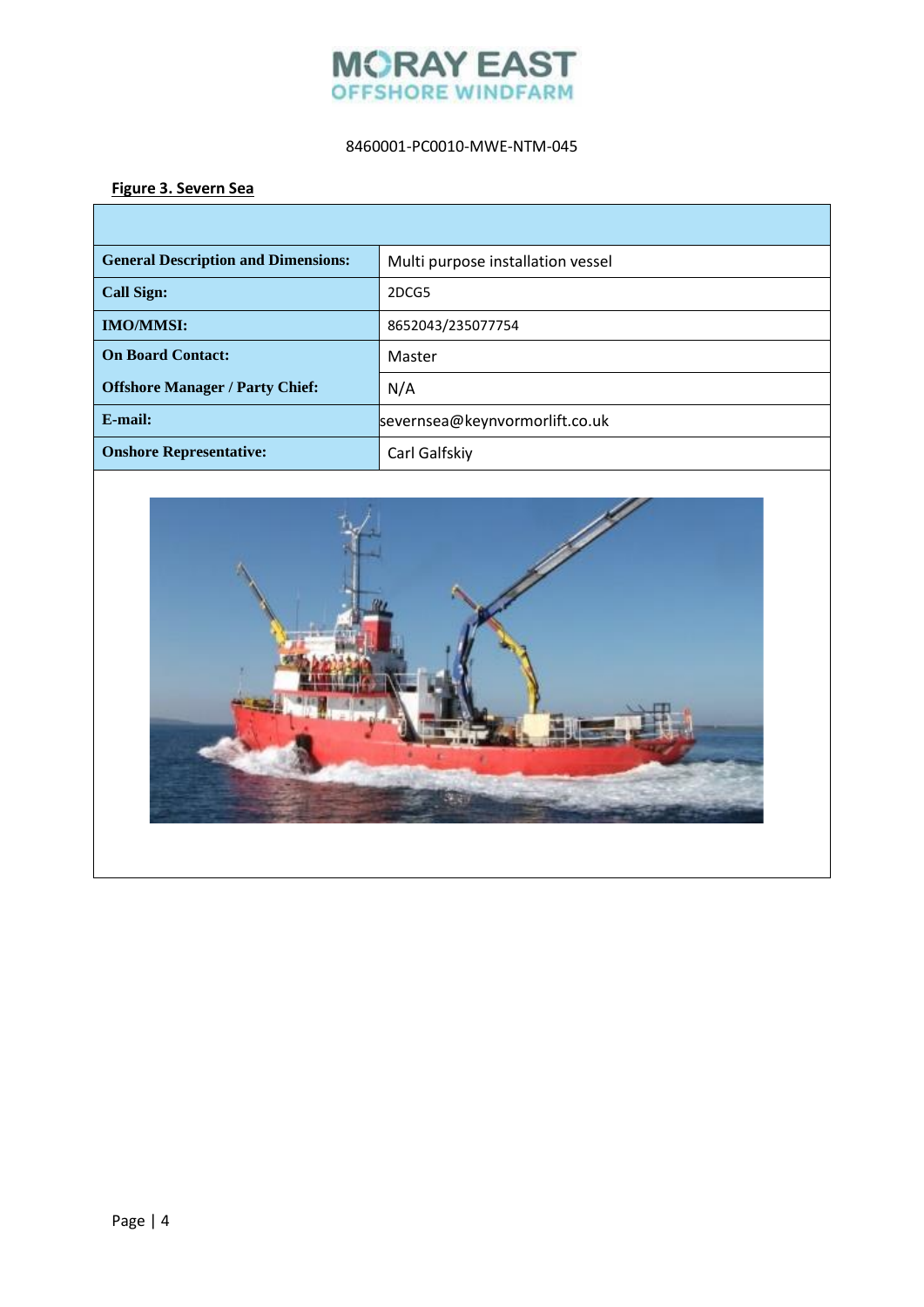

ī

#### **Figure 4. Sarah Grey**

| <b>General Description and Dimensions:</b> | Multi cat                      |
|--------------------------------------------|--------------------------------|
| <b>Call Sign:</b>                          | ZQQ5                           |
| <b>IMO/MMSI</b>                            | 8956437 / 235000357            |
| <b>On Board Contact:</b>                   | Master                         |
| <b>Offshore Manager / Party Chief:</b>     | N/A                            |
| E-mail:                                    | sarahgrey@keynvormorlift.co.uk |
| <b>Onshore Representative:</b>             | Carl Galfskiy                  |

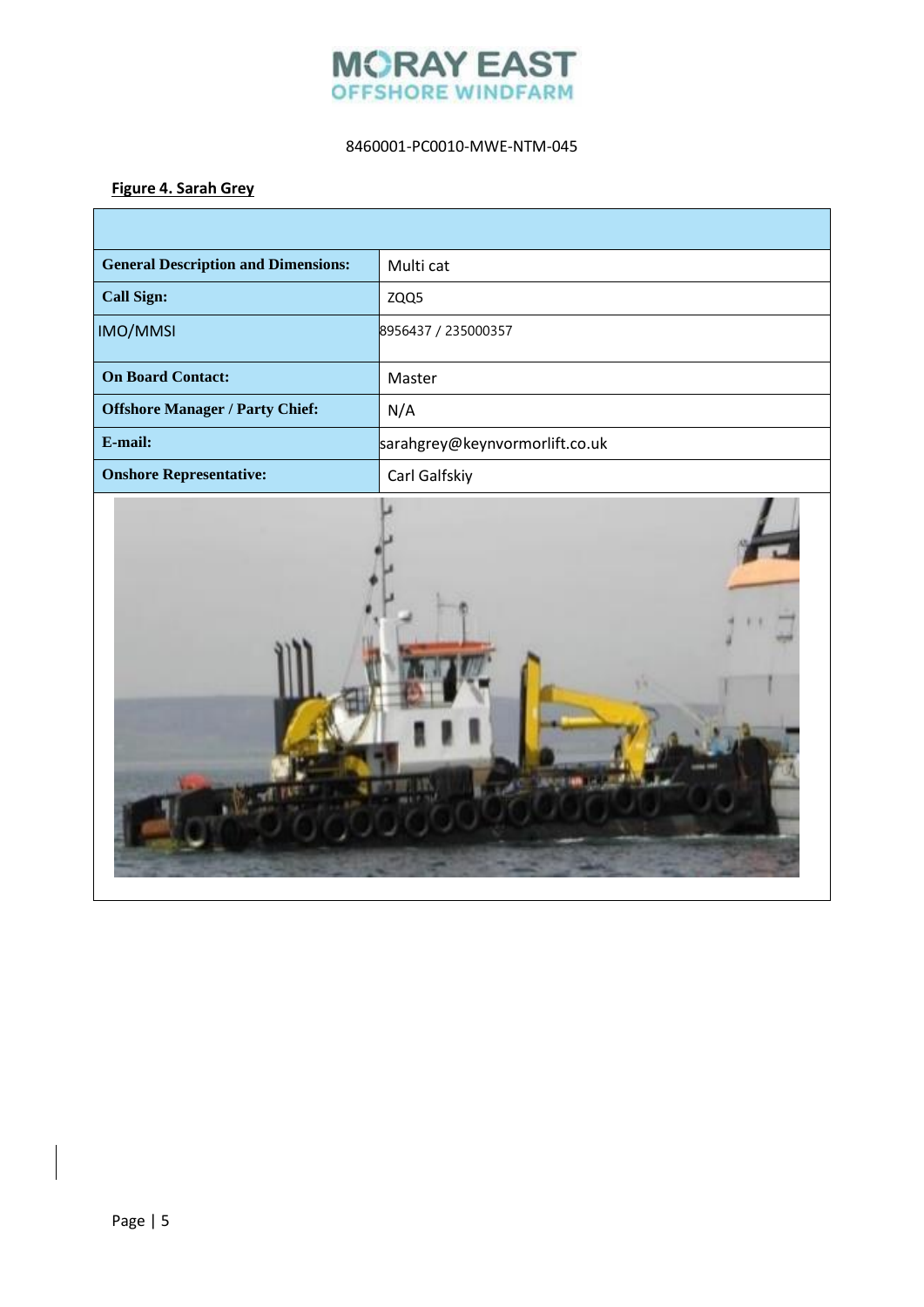

#### **Figure 5. Venture**

| <b>General Description and Dimensions:</b> | <b>Handling Tug</b>          |
|--------------------------------------------|------------------------------|
| <b>Call Sign:</b>                          | 2HUC5                        |
| <b>IMO/MMSI</b>                            | 7529469/235106674            |
|                                            |                              |
| <b>On Board Contact:</b>                   | Master                       |
| <b>Offshore Manager / Party Chief:</b>     | N/A                          |
| E-mail:                                    | Venture@keynvormorlift.co.uk |
| <b>Onshore Representative:</b>             | Carl Galfskiy                |

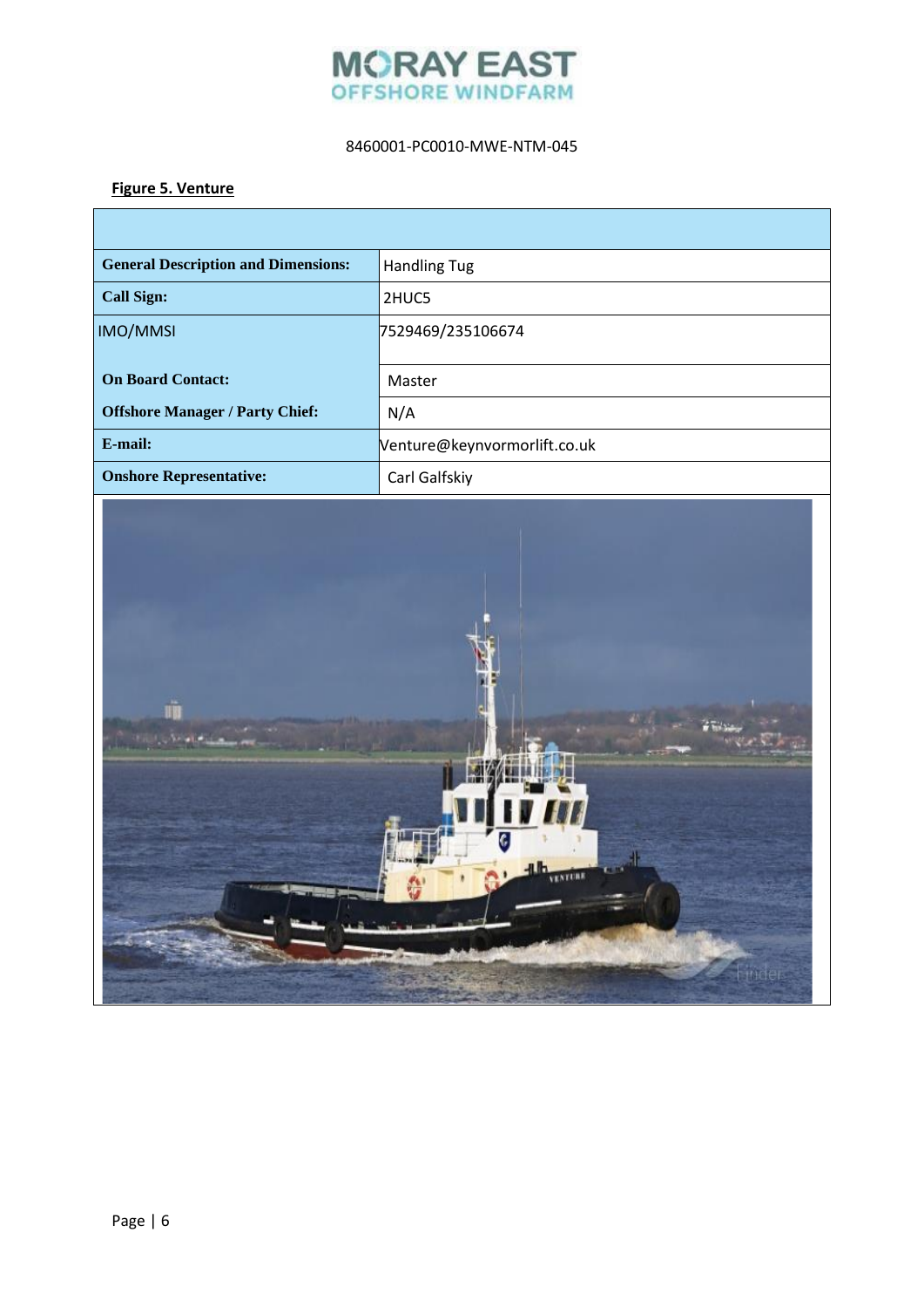

**Figure 6. Windcat 6.**

| Windcat 6                              |                                    |
|----------------------------------------|------------------------------------|
| <b>General Description and</b>         | <b>CTV</b>                         |
| <b>Dimensions:</b>                     | LOA: 16 m, Beam: 6 m, Draught 1.9m |
| <b>Call Sign:</b>                      | <b>MXFD</b>                        |
| <b>MMSI:</b>                           | 23057789                           |
| <b>On Board Contact:</b>               | Master                             |
| <b>Offshore Manager / Party Chief:</b> | N/A                                |
| E-mail:                                | Windcat6@windcatworkboats.com      |
| <b>Onshore Representative:</b>         | Carl Galfskiy                      |
|                                        |                                    |



# **Figure 7. Photograph of the Meteorological Mast**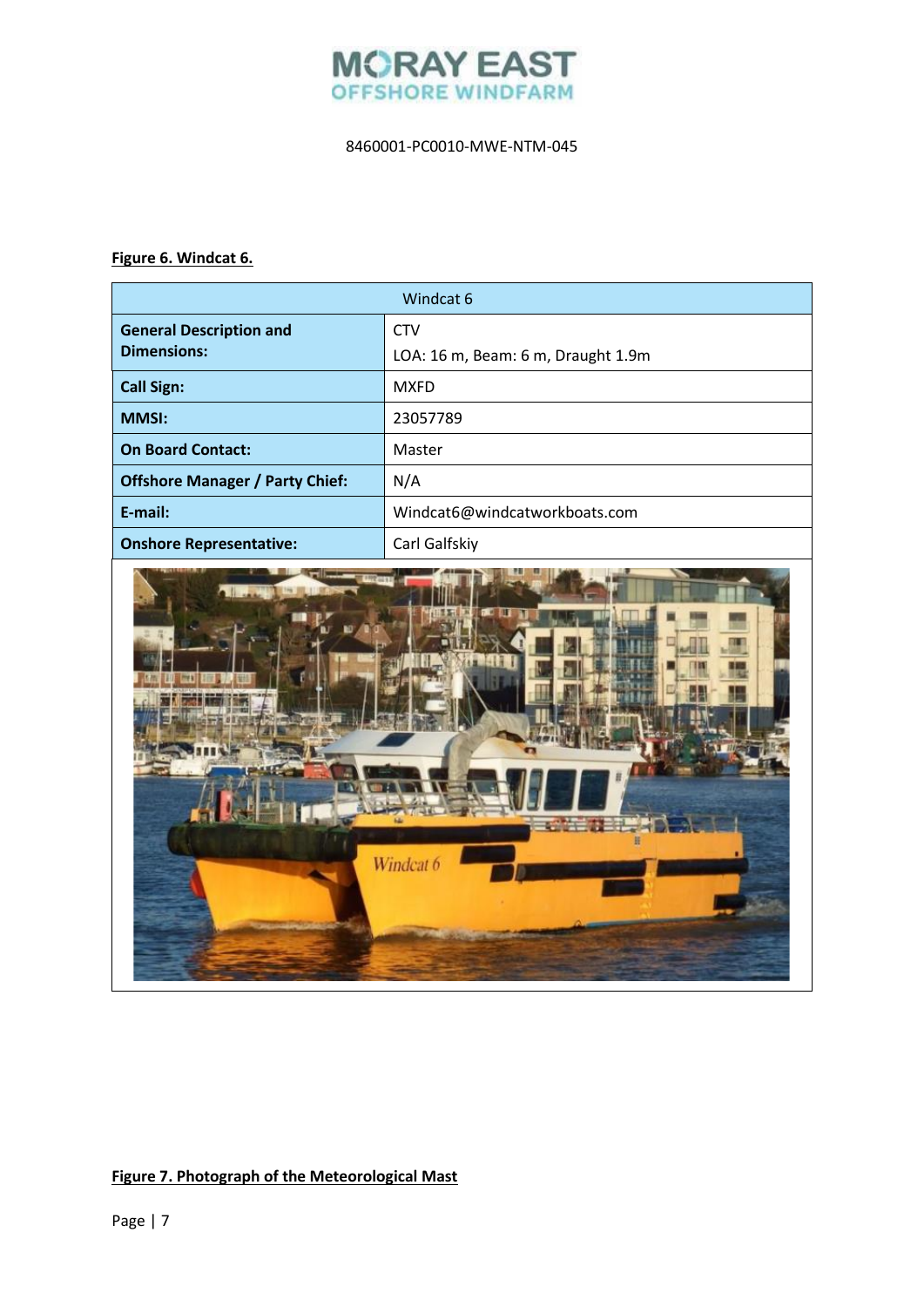

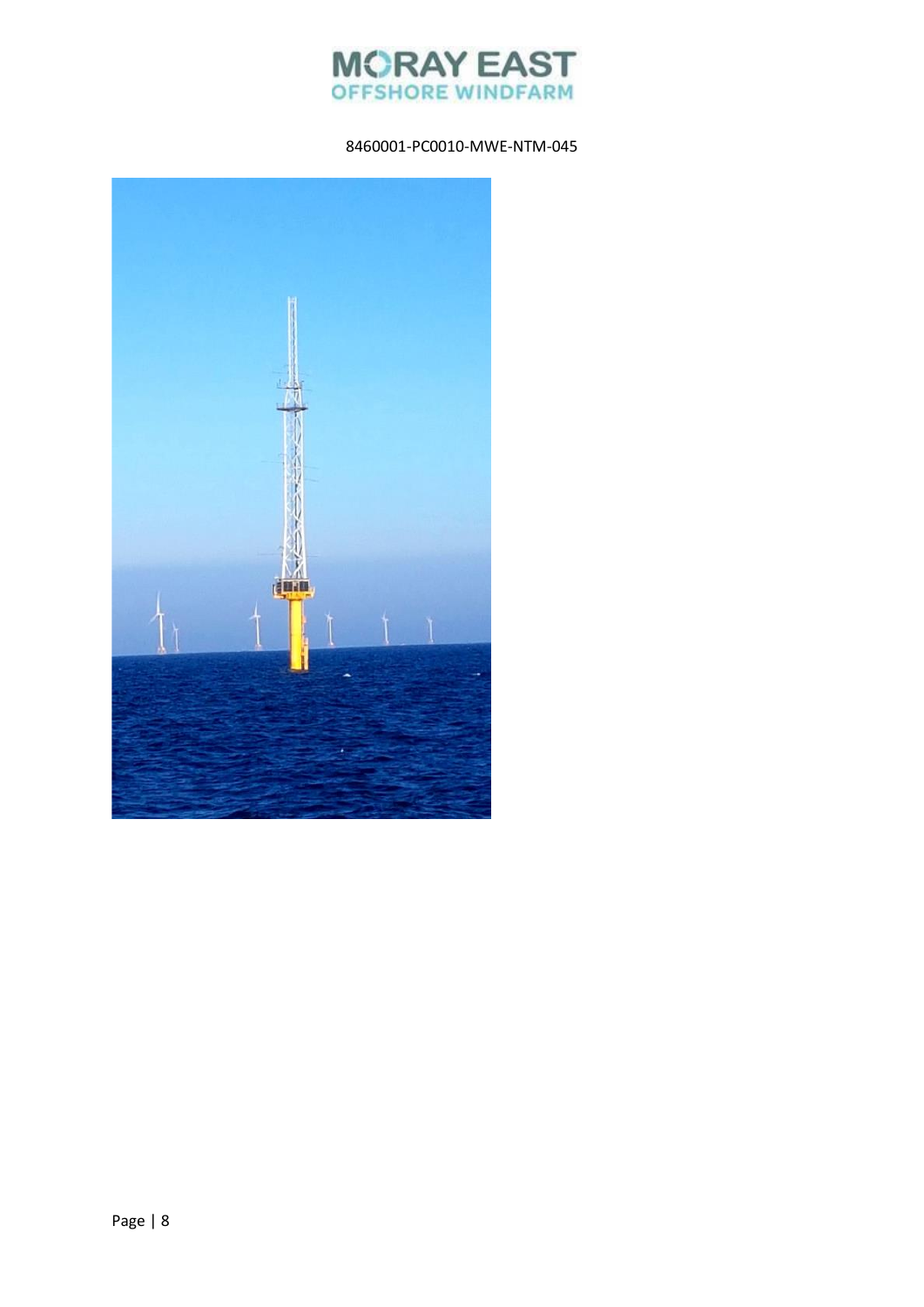# **MORAY EAS OFFSHORE WINDFARM**

#### 8460001-PC0010-MWE-NTM-045





| <b>Name</b>                   | Latitude (DMS)    | Longitude (DMS)  | Latitude (DM) | Longitude (DM)        |
|-------------------------------|-------------------|------------------|---------------|-----------------------|
| <b>Met Mast</b>               | 58° 10′ 55.680" N | 2° 49' 12.892" W | 58° 10.928' N | $2^{\circ}$ 49.215' W |
| Table 4 Material according to |                   |                  |               |                       |

**Table 1 – Met mast coordinates**

#### **2. General Safety Advice**

Users should consider the contents of this NtM when passage planning under the associated requirements of SOLAS V Regulation 34 and continue to comply with COLREGS at all times as a priority. Further guidance to mariners transiting in the vicinity of UK wind farms is provided in MCA Marine Guidance Note 372.

Mariners are requested to navigate with caution, to use all means appropriate to aid safe navigation as defined under COLREGs Rule 7, and keep continued watch on VHF Ch. 16, 87 and 73 when navigating the area.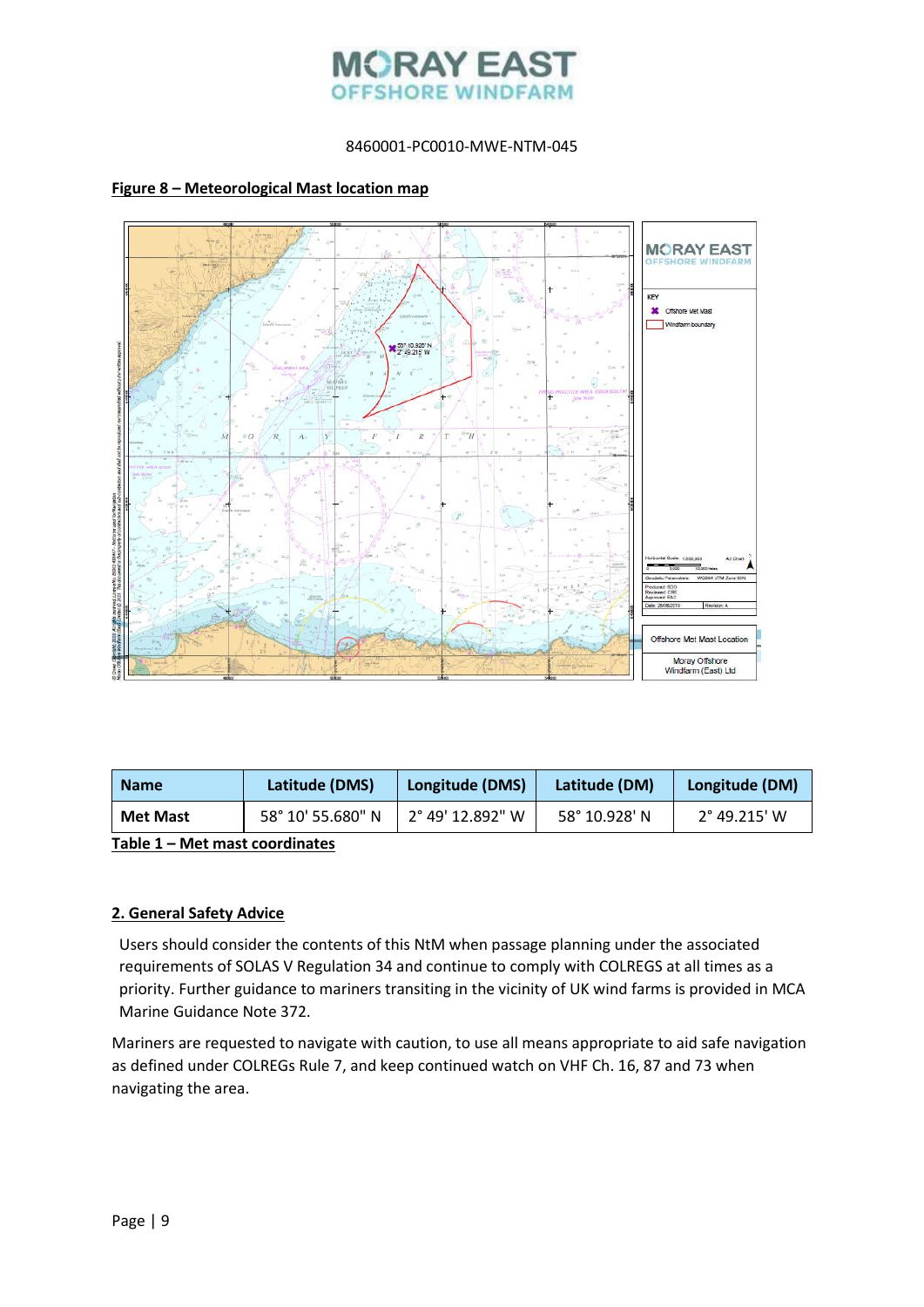

#### **3. Contact Details**

| <b>CONTACT DETAILS</b>                     |                                           |  |
|--------------------------------------------|-------------------------------------------|--|
| Marine Coordination Centre 24/7            | For fisheries related matters             |  |
| Gary Smailes - Lead Marine Coordinator     | Alex Winrow-Giffin - Brown and May Marine |  |
| Email: garysmailes.morayeast@morayeast.com | Ltd.                                      |  |
| Tel: +44 7918750025/01346 511838           | Email: alex@brownmay.com                  |  |
|                                            | Tel: +44 1379 872144/ +44 7760 160039     |  |